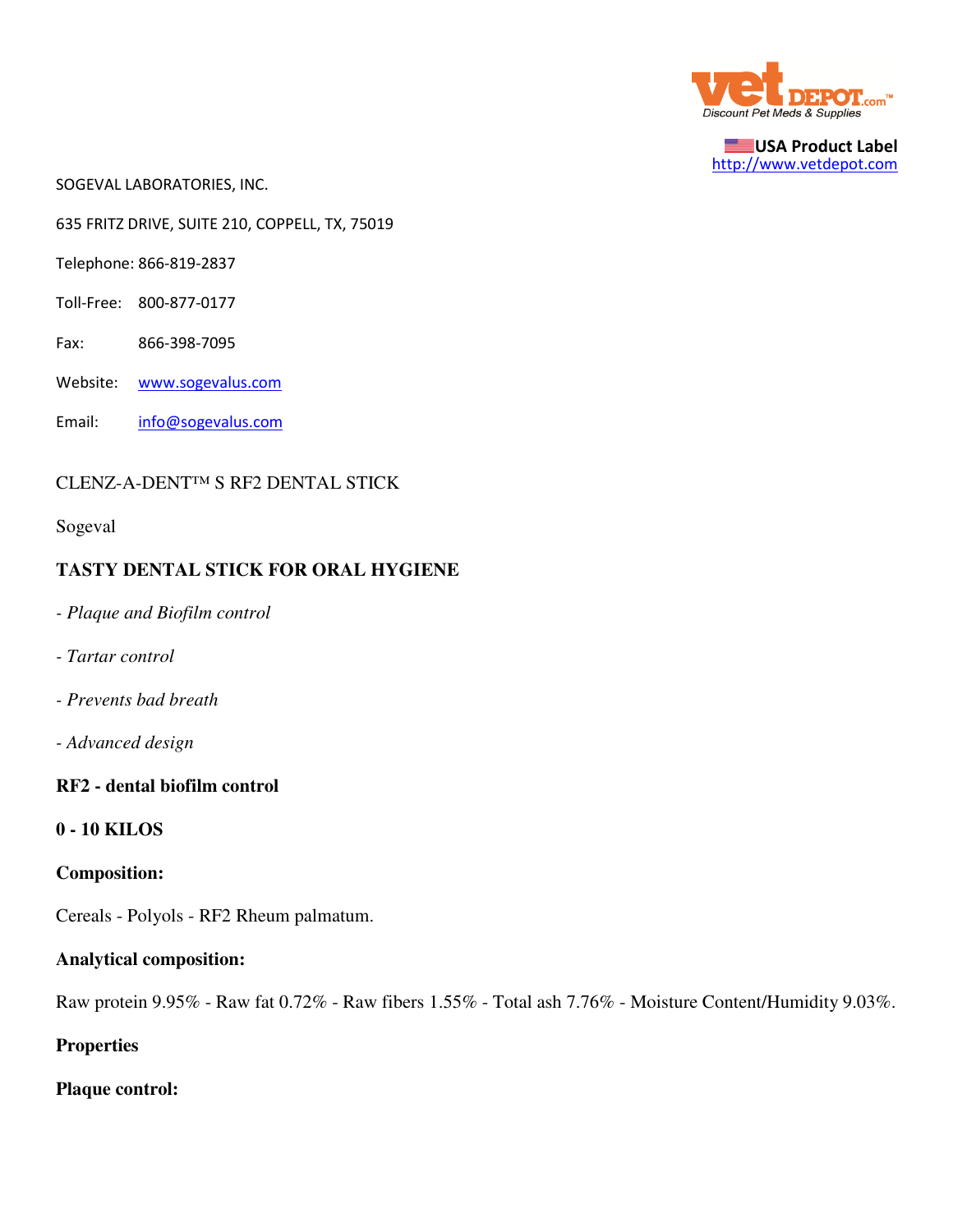Clenz-a-dent™ RF2 sticks contain RF2, a unique patented active ingredient. RF2 breaks down the biofilm made by bacteria present in the mouth. Biofilm is the first step to plaque and calculus build up. Therefore, Clenz-adent™ RF2 sticks disrupt the formation of biofilm and thus prevent plaque build up and bad breath.

# **Long-lasting chewing:**

The unique texture and advanced shape of Clenz-a-dent™ RF2 Sticks allow the dog to chew longer - on average 10 minutes. The mechanical effect of chewing added to the abrasive texture of Clenz-a-dent™ RF2 Sticks help fight plaque and calculus.

**Uses:**

Dental hygiene in dogs. The regular use of Clenz-a-dent™ RF2 Sticks helps:

- control biofilm, plaque and calculus,

- prevent bad breath.

## **Instructions for use:**

Oral use. For dogs under 10 kg (22 Ibs) of bodyweight. Give up to one Clenz-a-dent™ RF2 Stick per day, preferably after meal. Make sure the dog has access to fresh water. Clenz-a-dent™ RF2 Sticks can be used in a protocol with other Clenz-a-dent™ RF2 products to optimize oral health. Veterinarian recommendations should be observed.

## **Storage:**

Store in a cool and dry place. Carefully reseal the pouch after use.

# **PRESENTATION**

1 pouch of 6 sticks.

Net weight: 84 g.

Box of 4 pouches of 6 sticks

Net weight: 336 g.

# **For veterinary use only**

SOGEVAL Laboratories, Inc., 635 Fritz Drive, Coppell, TX 75019

800-877-0177

### www.sogevalus.com

|                     | Net weight: |                |
|---------------------|-------------|----------------|
| 1 pouch of 6 sticks | 84g         | SAC 11039-0409 |